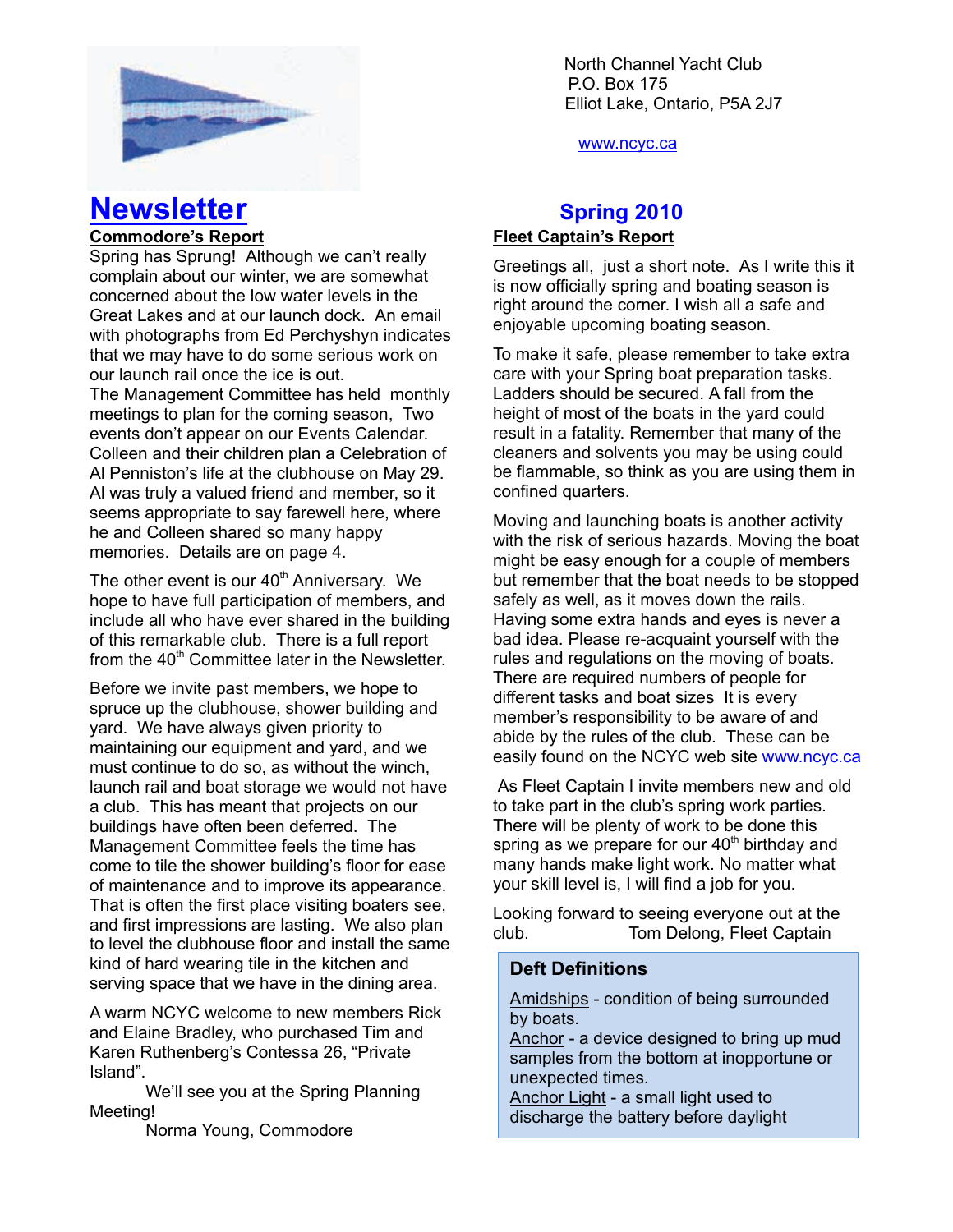

www.ncyc.ca

## **Newsletter Spring 2010**

 **Summer Events at NCYC**

 **Mark your calendars**

**April 10 – Club Opening Work Party**

**April 17 – Spring Planning Meeting**

**May 15 Season Opener Work Party**

**June 19 Safety Day**

**June 19 Commodore's Cruise**

**August 21/22 – 40th Anniversary Weekend**

**September 4 – 6 Labour Day Cruise and Corn Roast**

### **Convenors Needed**

Everybody likes to party, and NCYC's social functions are always lots of fun. However, we can only enjoy these get-togethers if someone from the club steps up to convene them. You are never working alone on this – anyone around will help with set-up and clean up – all you have to do is ask. Still, it takes a leader to get the ball rolling, and we can't have a function without one. Take a look at our Calendar of Events, and see if you can fill in one of the blanks. Social Convenor Anne Phillips, with the help of Colleen Penniston has developed step by step instructions to tell you exactly how to go about each event, and you can even earn Work Party hours. If you can help out at one of the club functions, please let Anne Phillips know when you can be available. She can be reached at 522-0487 or at tapp@tyenet.com

## **The History Project**

Club Historian Carol Piper Curtis is working to complete the History Project before the  $40<sup>th</sup>$  and

wants to hear stories from past and present members about their experiences at NCYC. Send your stories and photographs from the past to Carol at pipercurtis@persona.ca or by snail mail to 27 Colwill Drive, Elliot Lake, P5A 2Z6

## **40th Anniversary Weekend**

The snow is going quickly and, like most of us, I'm sure you are thinking about the boat and are making 'things to do' lists. While you are making your lists and plans for the summer, we would like to remind you of a weekend that you should 'pencil' on your calendar of events for the summer. On **August 21st & 22<sup>nd</sup>** we will celebrate the club's  $40<sup>th</sup>$  anniversary. It will be a weekend event centred around the **club cruiser race**, that will be held on the Sunday.

For the non-racing types other fun and more cerebral events are planned. An **art event** is being planned for the Saturday, where all members are encouraged to display their artistic and creative talents. A **book discussion and high tea** is also planned. This year the book to be discussed is "Medicine Man to the Inuit" by Dr. Joe Moody, one of the founding members of our club. We have a copy of the book and if you are interested in reading it in preparation for the discussion, please let us know and we'll gladly pass it around.

For the more athletic and action oriented members a number of fun events are being planned. The **cardboard cruiser** design, construction and race event should be a hoot. For the keener racers, **match laser dinghy racing** will probably be more appealing. And for the "my boat is faster than yours" crowd there's always the **kayak race**. And of course, a weekend of fun at the club would not be complete without a horseshoe competition, a bonfire, flea market tables and member entertainment.

Oh, I almost forgot! and **lots of food**....pancake, fried potatoes, and sausage breakfast; chili and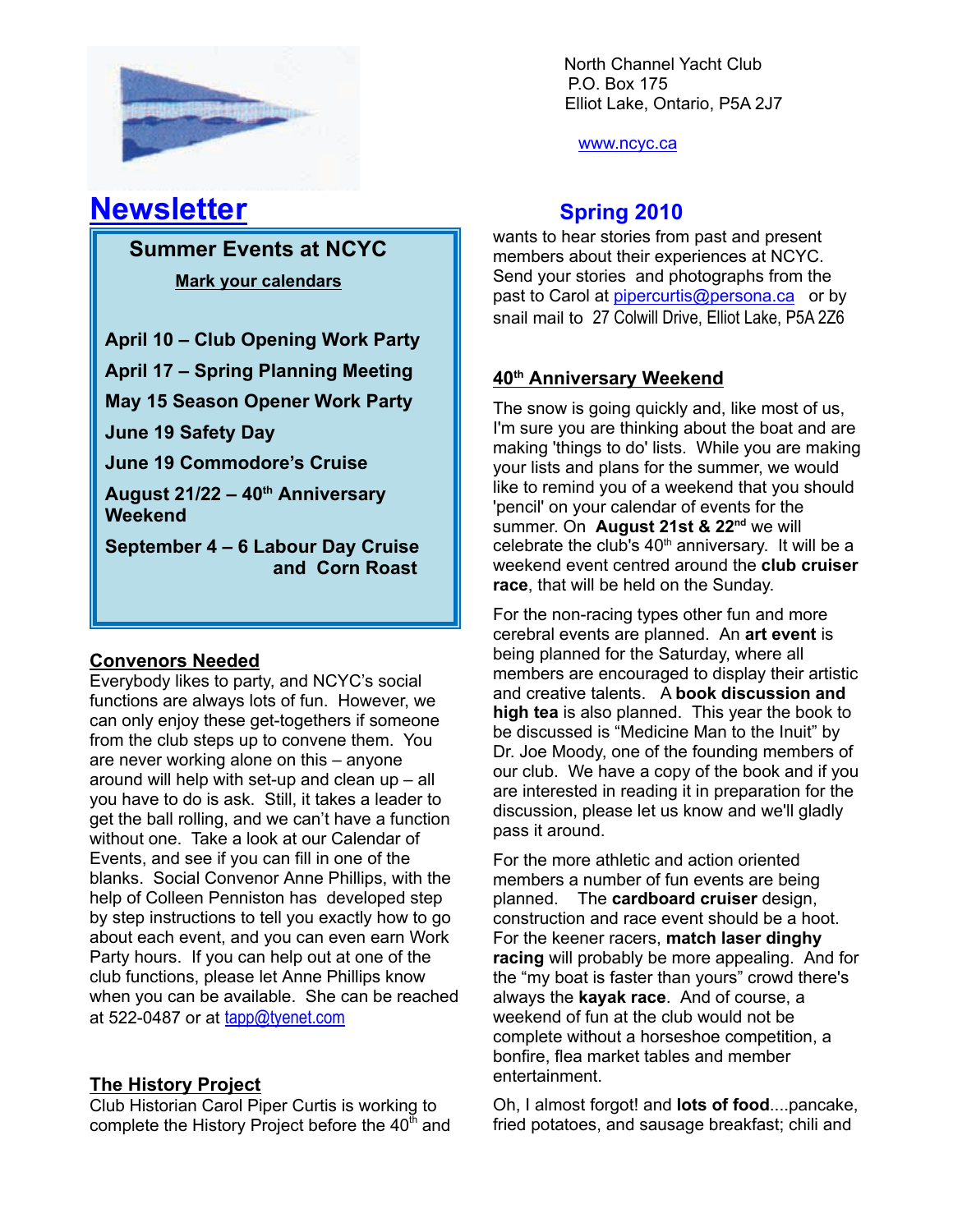

www.ncyc.ca

## **Newsletter Spring 2010**

hot dogs for lunch; roasts and all the trimmings for supper; Timmies doughnuts and coffee, as well as pot luck lunch and supper. And the best surprise of all.... **all for \$15 per person** (\$10 for those under 12) for the entire weekend.

A number of members have already volunteered to help plan and organize the activities.

We thank them all, Carol Piper Curtis, Anne Phillips, Don Young, Bob Legault, Kevin Lavigne, Chris Bassett, Heather Clarke, Al Kenney, but we will need more help.

To keep our costs down (and ticket prices at \$15) we will also need donated prizes for the various events. Consider donating a prize, if you can.

So please stay tuned for more details. Tickets will be available at the Spring Planning Meeting (April  $17<sup>th</sup>$ ). Make sure you put this on your calendar and be prepared for an action packed fun weekend.

Cheryl and Ray Girard rcgirard@sympatico.ca or 705-474-0544

### **Moving Boats in the Yard**

At the AGM, the Management Committee was asked to take a look at procedures for moving members' boats. It is the nature of our storage system that during launching and hauling out boats, the way must often be cleared by moving boats on the rails. Nobody has a right to a particular spot on the rails, and now that we have power on both sides of the yard, there is no longer a need to move closer to a power source to facilitate work on your boat.

 After checking our Constitution and Bylaws, which are posted on our website, we determined that the rules as stated are adequate. The number of people required for various sizes of boats and the safety procedures are clearly spelled out.

Note the following from our Rules and Regulations:

1.4.5 Launching of a sailing vessel over 25 feet in length, requires a team of at least 4 persons (not including those operating the winch) at least 2 of whom have experience in the launching process. Smaller vessels require at least 3 persons at least 1 of whom has experience in the process.

 1.4.6 Launching of a motor vessel requires a team of at least 3 persons (not including those operating the winch) at least 1 of whom has experience in the launching process.

1.1.3 When moving cradles belonging to other members, ensure that all related equipment is moved with the cradle to the new location and seek their permission first if they are present on the site.

 1.3.3 There are no fixed "spots" on the rails for either summer or winter positioning of cradles and the Management Committee and/or the Fleet Captain may impose restrictions and may direct the repositioning of cradles at any time.

 1.4.18 When temporarily or otherwise moving other cradles/vessels, seek the assistance of the member owner if present on the premises and be sure that there are no secondary obstructions to this move. Return moved cradles/vessels to original spots on the rails where possible once the launch is complete.

 1.4.19 Keep your vessel and cradle free of obstructions at all times when on the rails so that your cradle can be readily moved to facilitate movement of other equipment.

The Management Committee must reserve the right to go ahead and clear the way, even if we are unable to reach the owner. When you leave your boat, please ensure that nothing has been left where it can fall and cause damage.

#### **Website**

Check out www.ncyc.ca to see the latest club photos. Carol Piper Curtis has placed a batch of new ones there to remind us of last summer's fun. Great work, Carol and Webmaster Mike O'Reilly!

Check us out on a new site, at www.FoundLocally.com You will find the North Channel Yacht Club listing under Sault St. Marie, as the geographical division places sites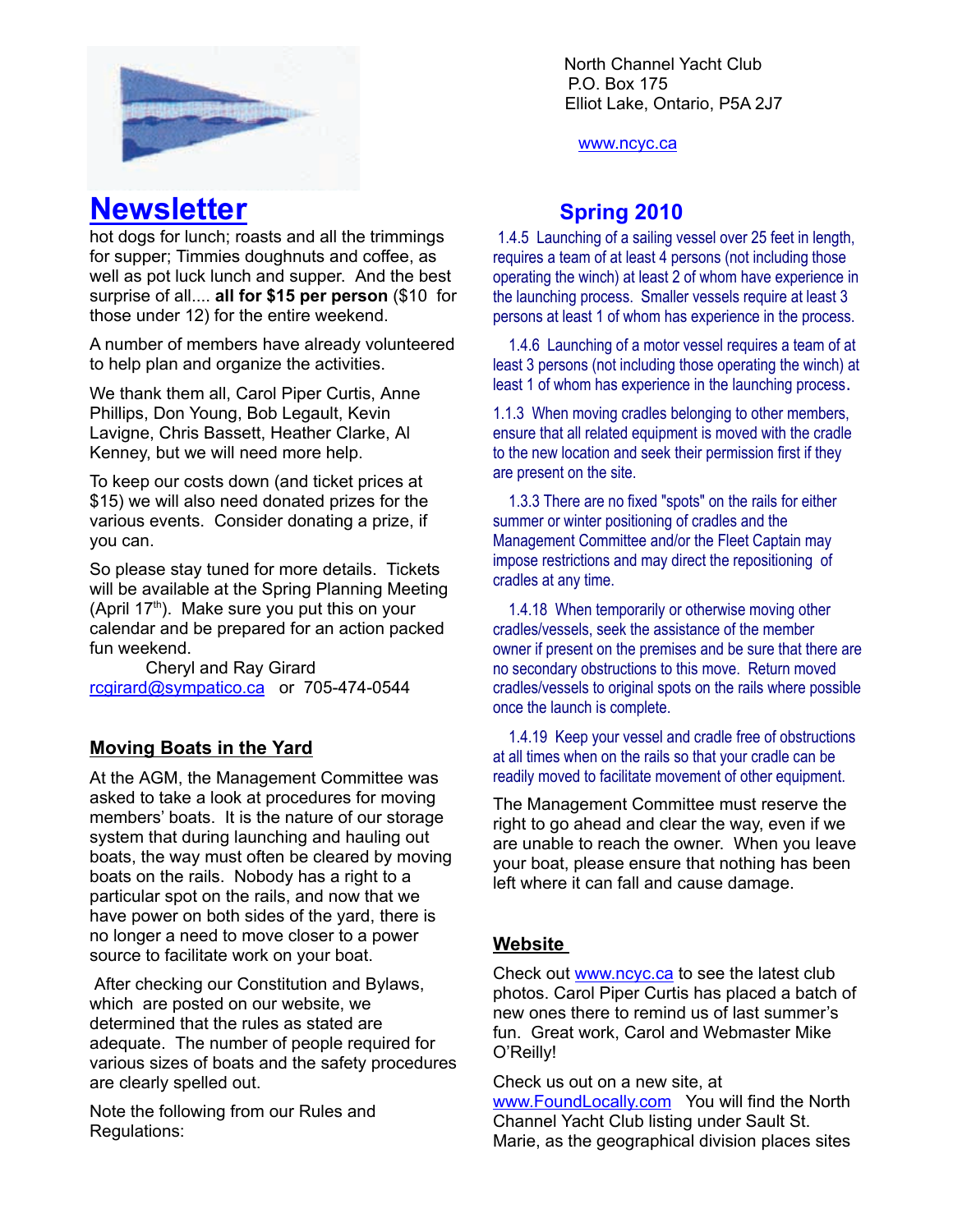

**Newsletter Spring 2010** 

west of Highway 6 there. There is no cost for this listing, which has a link to our website.

### **Boat Surveys**

Thanks to Bob Legault, who took the initiative to contact members required to have their boats surveyed for insurance purposes. Four boat owners will share the surveyor's time at NCYC with a resulting lower cost to all. If anyone else is interested, please contact Bob at legaultrl@bell.net

## **Al Penniston**

#### **September 3, 1943 - December 5, 2009**



Colleen, Darryl and Erin invite you to join them for a 'Celebration of Life' for Al (Skip) on May 29, 2010, 1:00 p.m. at the North Channel Yacht Club. Refreshments and food to follow.

Please dress casually, Skip wouldn't have it any other way**.**

North Channel Yacht Club \ P.O. Box 175 Elliot Lake, Ontario, P5A 2J7

www.ncyc.ca

#### **Members' News**

Deepest sympathy to Sharon and Ken whose much loved mother and mother-in-law, Dorothy Barnes died on February 11, 2010.

James Lloyd is selling his Nordica 20 and buying a Contessa 26. He has a mooring in the harbour at Marathon and has been single handing in 6' waves! James credits members of NCYC for his sailing skills, and says that he owes a lot to them for what he has learned about maintaining a boat, installing a mooring, etc. The family is very happy in Marathon.

James' job involves emergency and acute care, but he enjoys the experience of being involved in all aspects of nursing care, basically from birth to death, in a small hospital, Katheryne's job gives her the same vacation time as the children's schools, so she has the entire summer off. They would like to come to our  $40<sup>th</sup>$ , and may consider trailering their boat, launching it here, and spending perhaps a week visiting their favorite North Channel haunts.

Pat and Dianne Sharpe dropped in last week, and both are looking great. While they are eager to return to their adventures, family comes first. They did manage to visit Sharpie's Dream, still in Tarpon Springs for a couple of weeks while Pat's Mom was settling in to her assisted living home. They have sold her condo, and were glad to be able to decorate her new home with familiar furniture and pictures. Plans are to continue their cruise eventually, but they may be around Northern Ontario for the summer.

Russ and Louise Buckingham had a break from winter, spending almost two months in Mexico following Russ' radiation therapy. Soon after they return, their plans are to head to the boat, although we hear that Lady Lou will have some competition after the birth of their first grandchild in Ottawa!

Please keep sending warm thoughts for healing to Barb Mawhinney, scheduled to undergo a hip replacement soon. They'll be home for the summer.